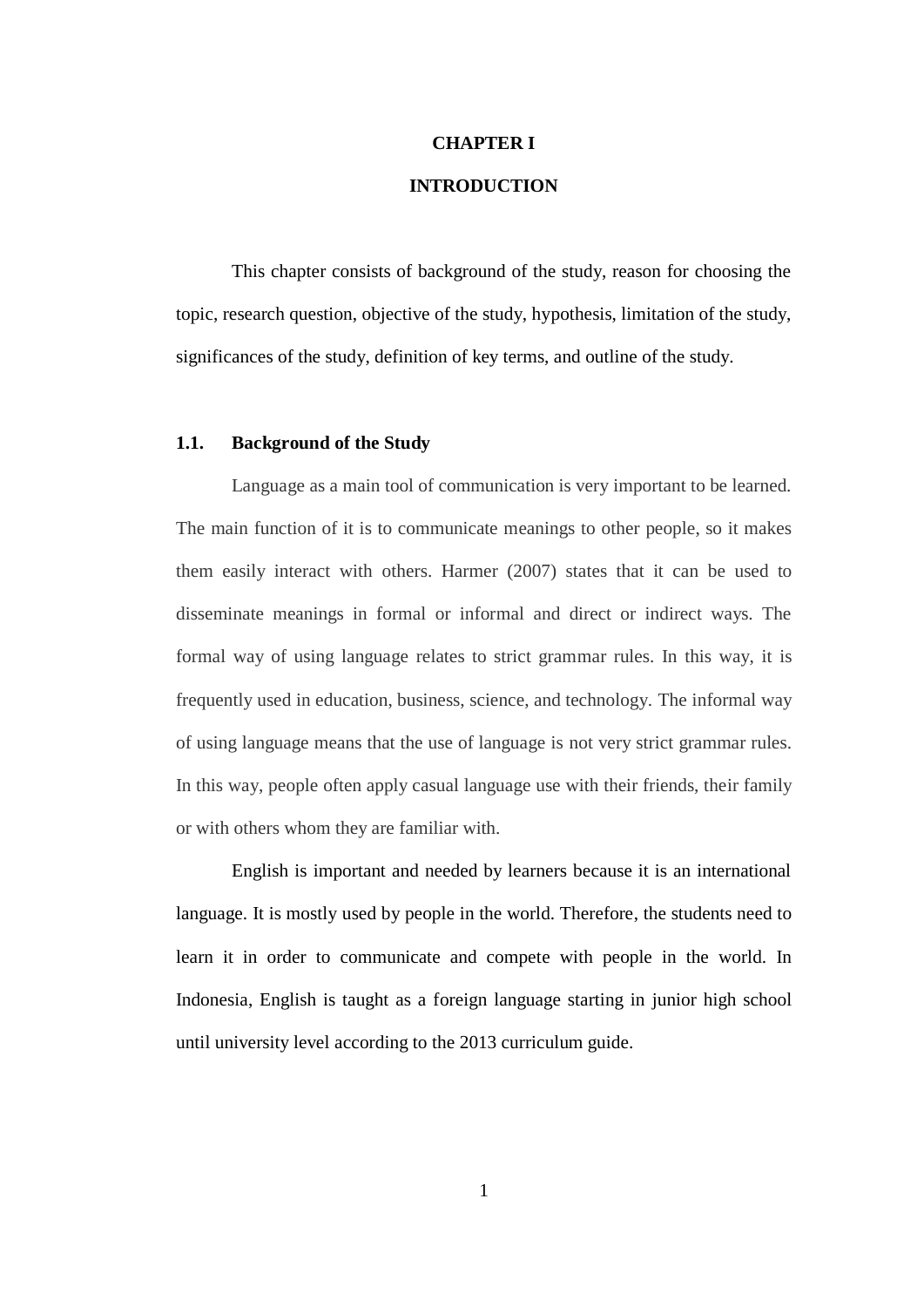There are four skills that students should master even for the students of senior high school. Those four skills are writing, reading, listening and speaking. Mastering those skills is important for students, so they can communicate using English well in certain levels. Most of senior high school students are difficult in mastering reading.

Reading is a process of getting information from written words. This skill is necessary to be learned because the students will be able to understand the content of a text. It appropriates with the statement from Schwartz (1994) who states that as a skill, reading comprehension is not about memorizing and remembering what somebody reads, rather it about understands the ideas conveyed and following the author's train of thought and reasoning. It means that reading does not only need ability in memorizing and remembering, but also ability in understanding about what the students read and following the author's mind. In addition, Nunan (2003) states that with strengthened reading skills, learners will make greater progress and development in all other areas of learning. It means that reading skill should be mastered by learners because it can help them in improving and developing their reading skill and their ability in other areas of learning.

Another function of reading is that students also learn much of what they need to know for their different school subject. It helps them to develop their critical thinking and finally it influences the success of their academic achievement. Therefore, they can improve their ability in reading which will make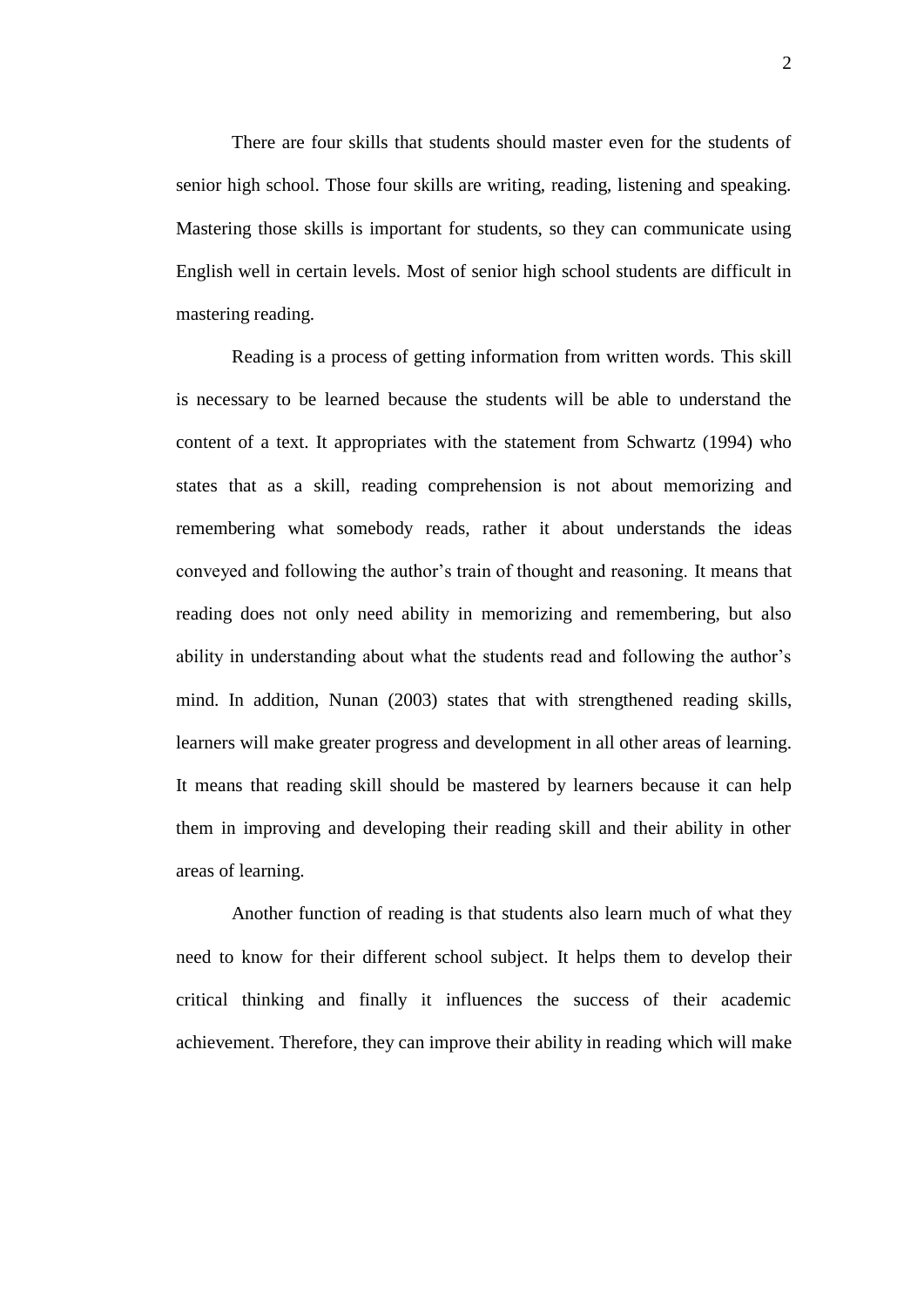them easier in learning everything. The success of teaching and learning process in the classroom or outsides of the classroom is influenced by reading habit.

In teaching reading, a teacher should have a good method to teach the students. One technique that teacher can use to improve students' reading is cooperative learning. Sousa (2005) argues that it is a constructive method for students in making the transition to read in English because the method provides many opportunities for them to work together and share their understandings. The benefits of this technique are generally to facilitate, monitor students' engagement with process, or clarify information, rather than merely providing information or instruction. Thus, students' with high achievement and those with low achievement interact each other to complete tasks in group work, which can assist the process of language learning to gain academic achievement and improve social skills.

One of cooperative learning strategy is STAD. Based on Slavin (1995) STAD is one of cooperative learning which has five phases, those are teach, study team, individual quiz, scoring, and recognition. In STAD, each group consists of four to five students with different characteristic, intelligent, and gender. Thus, each team is a microcosm of the entire class. The implementation of STAD can motivate the students to learn reading comprehension because there are several quizzes for individual after they have done teams assignment and also there is a reward for them who get good achievement in the end of teaching and learning process. It is considered as a good model because it can raise students' motivation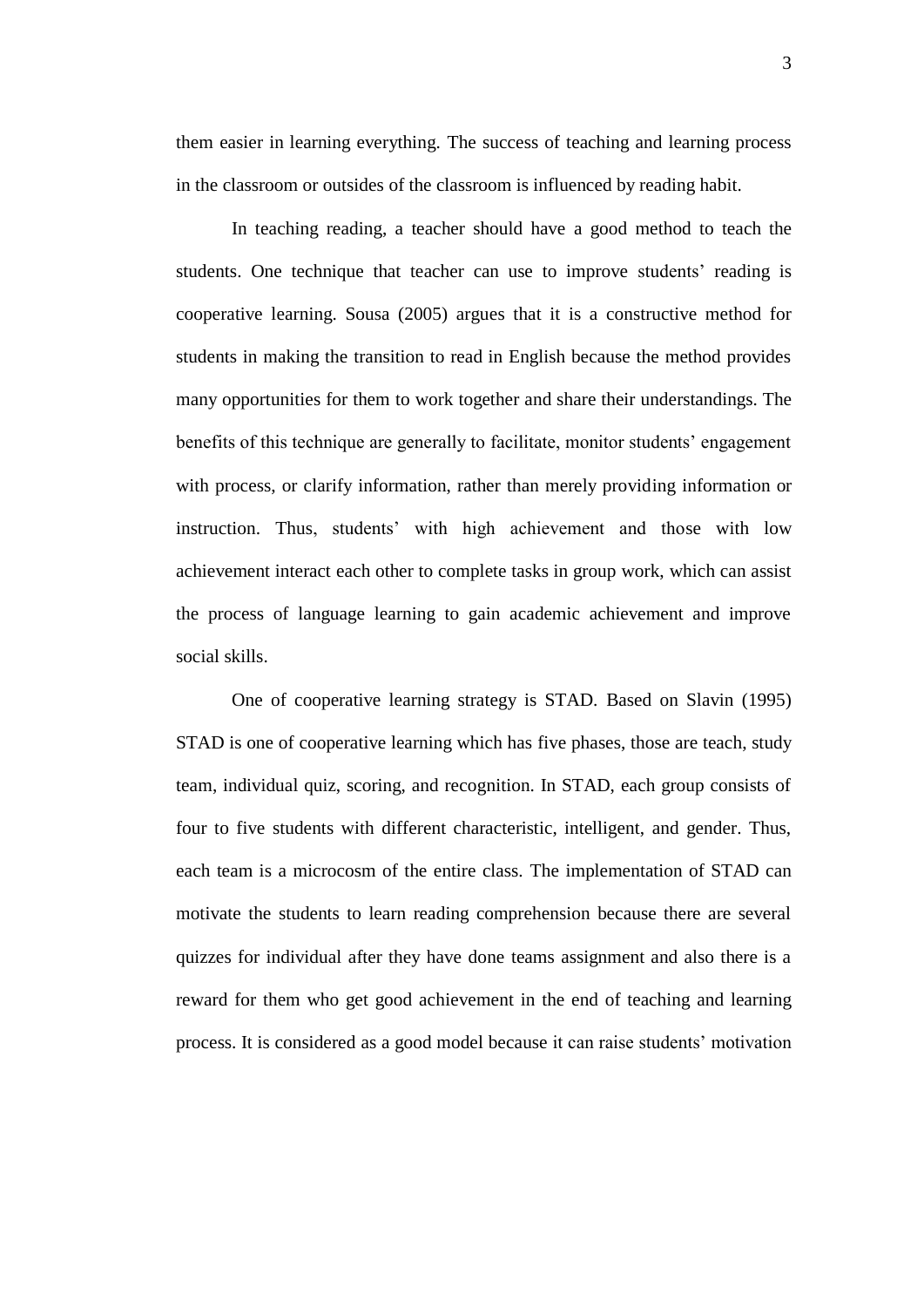in learning by exchanging and sharing information, reinforcing each other, giving feedback and having the responsibility for their tasks in group work.

In short, STAD is one of the best techniques that can be applied in improving students' reading ability. In this technique, students who are divided into small groups can work together and cooperate each other. It is a model to motivate the students in order to support and help each other so it can increase the activity of learning, which is in turn, will increase learning outcomes.

## **1.2. Reason for Choosing the Topic**

As one of the language skill, reading is considered as the one of the important skills in learning a foreign language. However, the reading ability of most Indonesian students is not good enough. Reading is not simply a process because in doing it, they have to interpret what they have read and comprehended. They need to increase their capabilities and expertise in order to master reading skill. In this study, there are some reasons in choosing the topic of "The Use of Student Teams' Achievement Divisions (STAD) as a Technique in Improving Students' Reading Comprehension of Recount Texts (A Case on the Tenth Graders of MA Negeri Demak in the Academic Year of 2016/ 2017)" as follows:

1. Reading is one of the most important skills which help students in learning English. When language learners use reading strategies, they find that they can control the reading experience, and they gain confidence in their ability to read the language.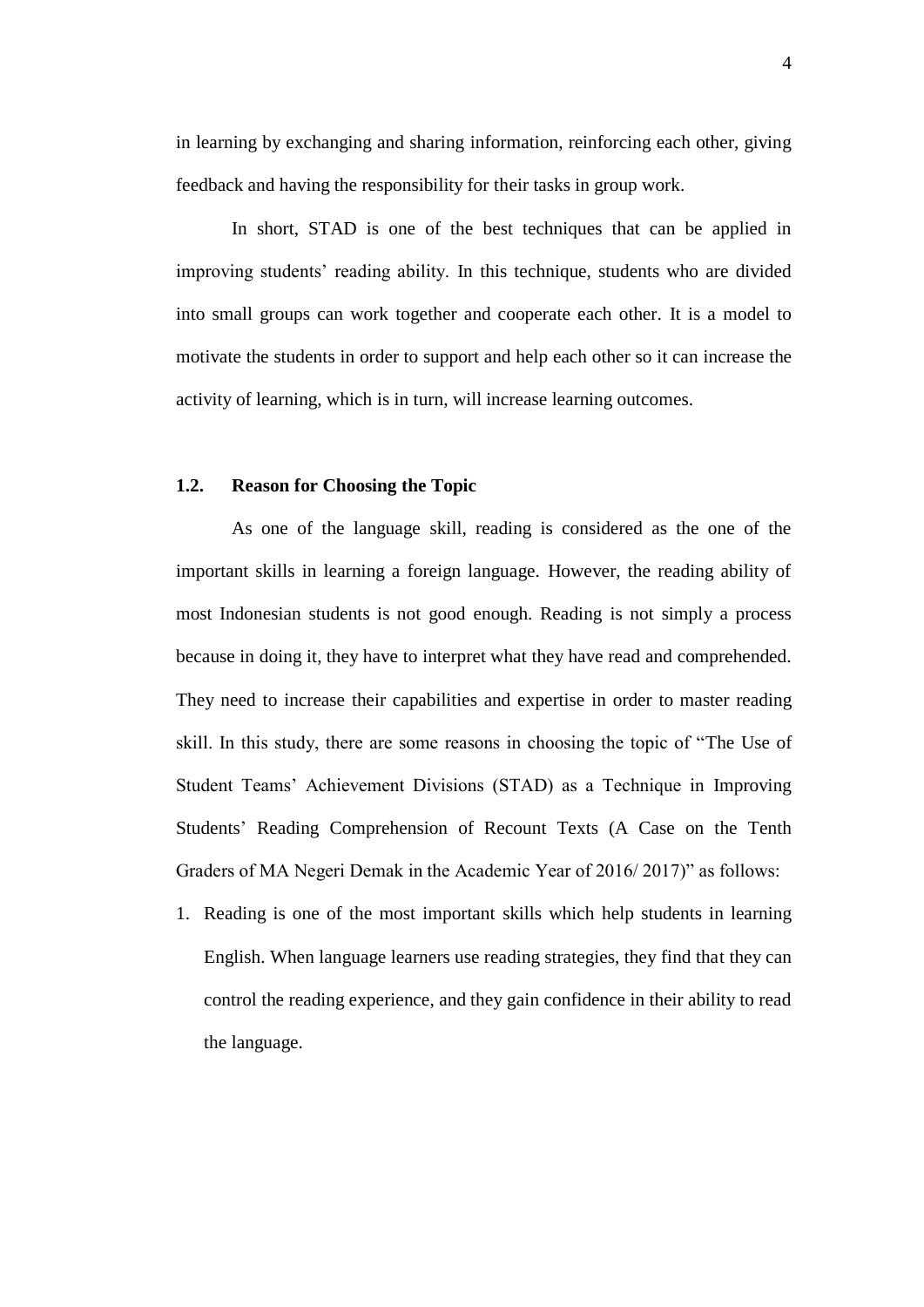- 2. One of the text types which are learned by the students of senior high school is recount text.
- 3. STAD is one technique that be used in MA Negeri Demak to help the students in learning reading of recount text.

## **1.3. Research Question**

Related to the background of the study above, a research question can be formulated as follows:

Is STAD as a technique effective to be used in improving the tenth graders' reading comprehension of recount text of MA Negeri Demak in the academic year of 2016/ 2017?

## **1.4. Objective of the Study**

The objective of the study was to find out whether STAD as a technique is effective to be used in improving the tenth graders' reading comprehension of recount text of MA Negeri Demak in the academic year of 2016/ 2017.

#### **1.5. Hypothesis**

According to Gay, Mills, Airasian (2009), a hypothesis is a researcher's prediction of the research findings, statement of the research expectations about the relation among the variables in the research topic. Hypothesis can be classified in term of how they are divided or how put references they are stated. The actual test begins by considering two hypotheses; they are called Null Hypothesis (Ho)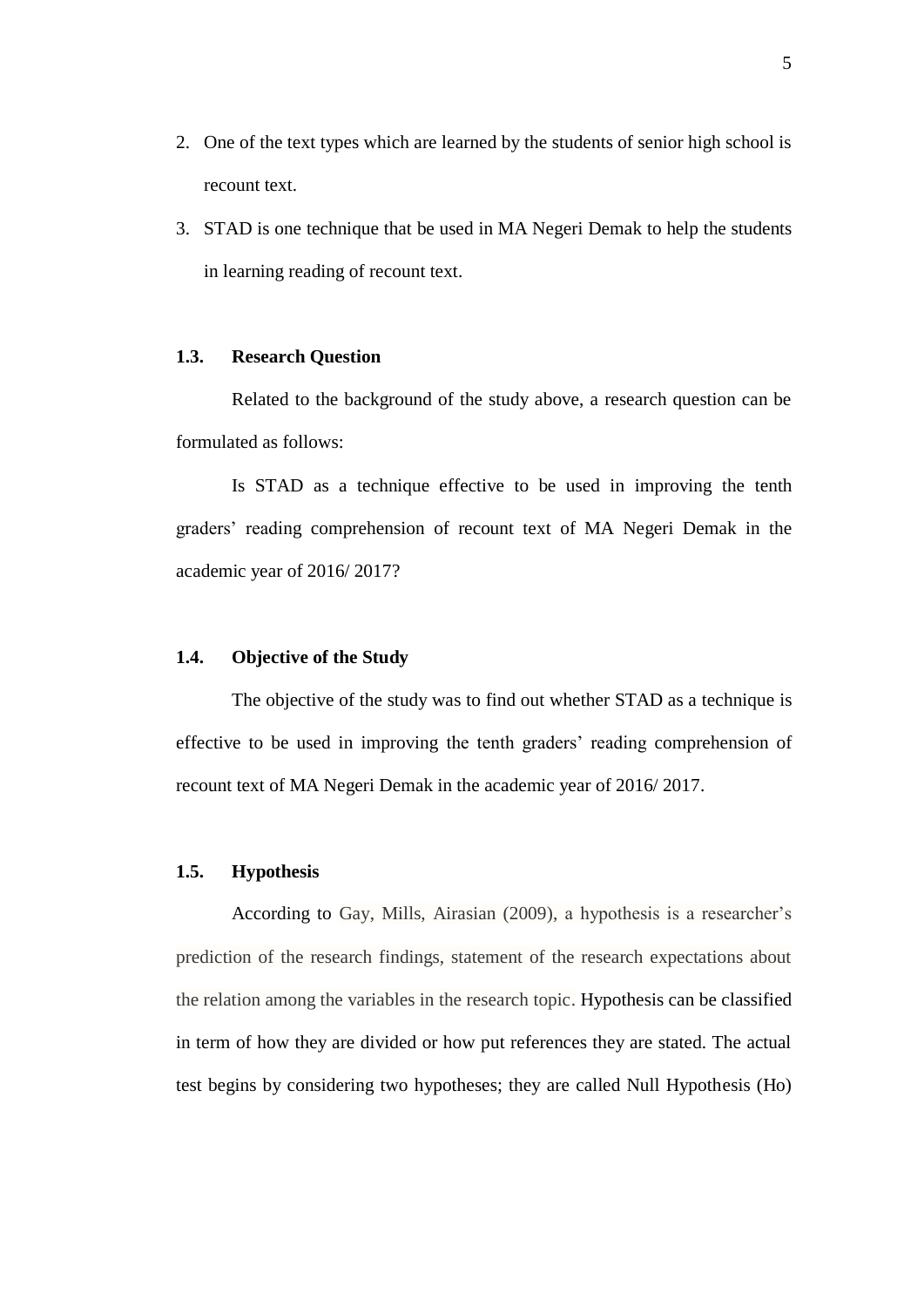and Alternative Hypothesis (Ha). The hypotheses in this study are stated as follows:

- Ho : "There is no significant difference between the mean score of reading recount text achievement of the tenth graders who are taught by using STAD technique and the ones who are taught without using STAD technique."
- Ha : "There is a significant difference between the mean score of reading recount text achievement of the tenth graders who are taught by using STAD technique and the ones who are taught without using STAD technique."

#### **1.6. Limitation of the Study**

The researcher limited this study to make it effective and it did not make problem to be wider. In this research, the researcher focused on the use of STAD as a technique in improving students' reading of recount text.

## **1.7. Significance of the Study**

The result of the study is expected to be helpful and useful for all sides involved in: for the following significances:

1. Pedagogical significance

The result of the study can hopefully motivate language teaching especially on teaching reading skill. This study will also have benefit in finding out the impact of using STAD technique to the students' reading skill.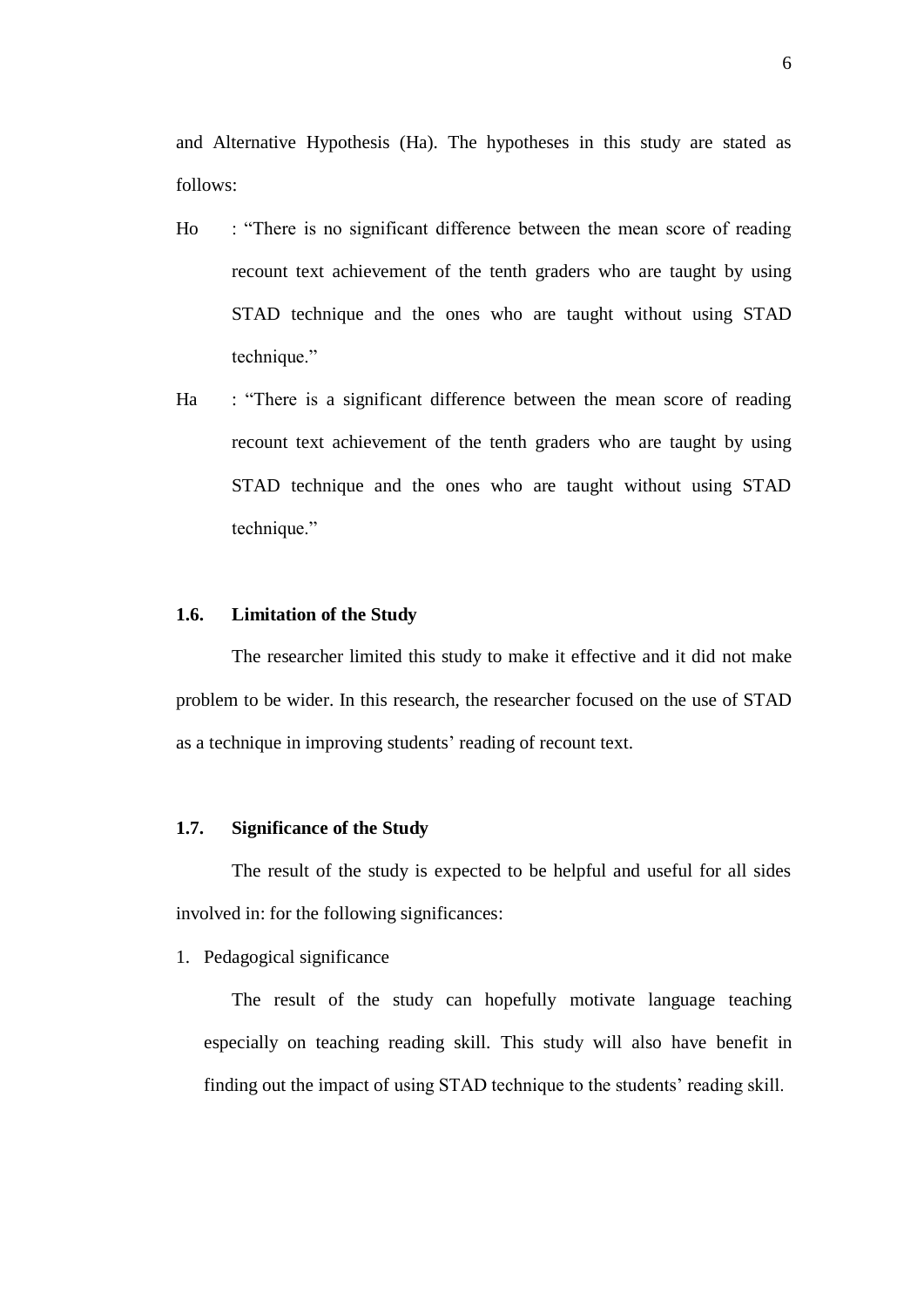2. Practical significance

This study has some advantages as follows:

a. For Teachers

The result of this study hopefully can be input for the teachers about variation of teaching technique especially for reading skills which focus on students center not teacher center anymore.

b. For Students

The students are expected to improve their reading ability of recount text by using STAD.

## **1.8. Definition of Key Terms**

Definition of key term is very important to understand the meaning of the topic. The key terms of the study are defined as follows:

1. Student Teams Achievement Division (STAD) Technique

STAD is a [cooperative learning](https://en.wikipedia.org/wiki/Cooperative_learning) technique in which small groups of learners with different levels of ability work together to accomplish a shared learning goal. In STAD, each group consists of four to five students with different characteristic, intelligent, and gender. This technique has several phases, namely, teach, study team, individual quiz, scoring, and recognition (Slavin, 1995).

2. Reading

Reading is a basic life skill. It is a process undertaken to reduce uncertainty about meanings a text conveys. The process results from a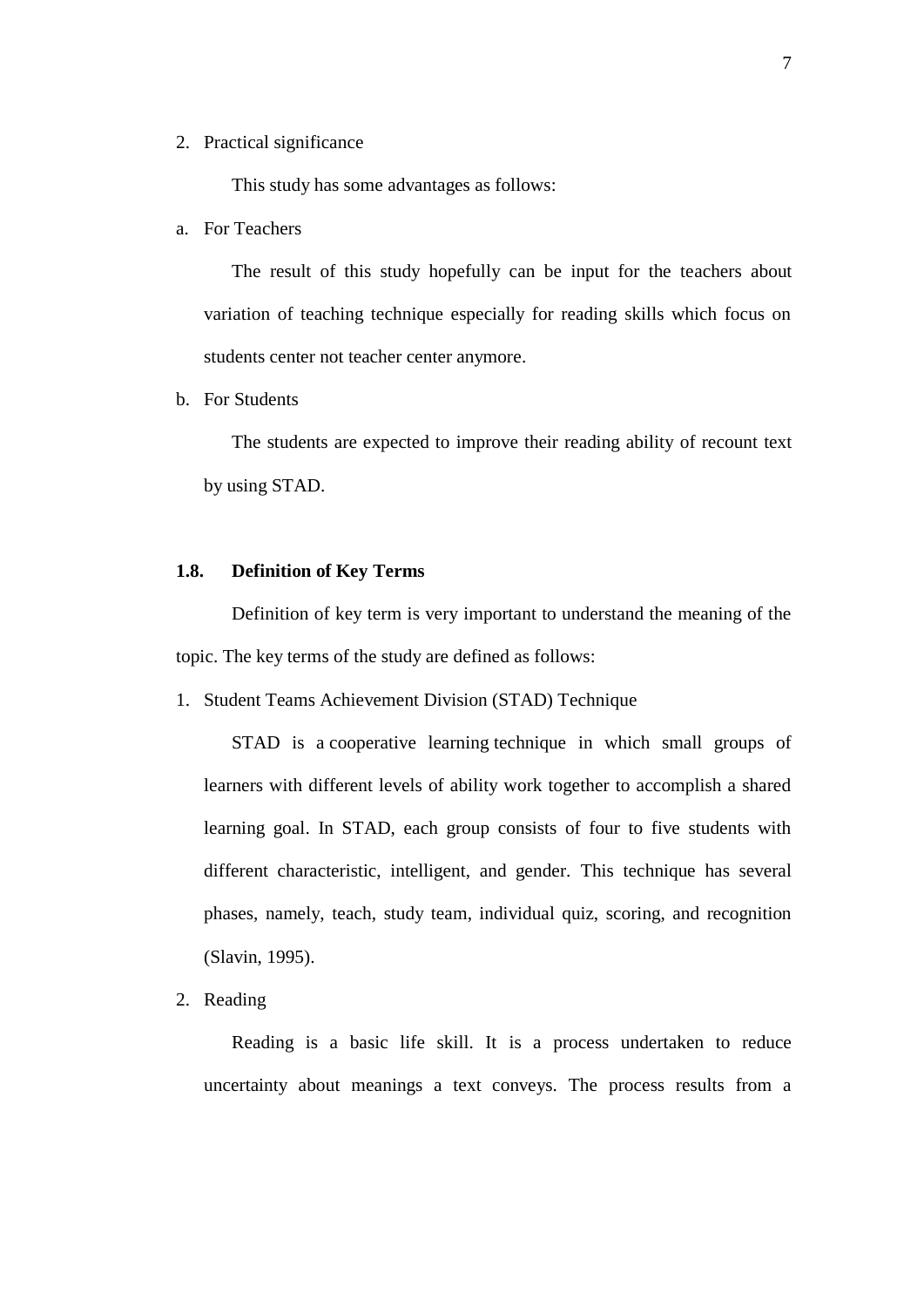negotiation of meaning between the text and its readers. The knowledge, expectations, and strategies that a reader uses to uncover textual meaning all play decisive roles way the reader negotiates with the text's meaning. (Janet K. Swaffar, K. Arens, and Heidi Byrnes, 1991)

## 3. Recount text

A recount text is a text which tells [about](http://www.nurdiono.com/explanation-about-question-tag.html) [something](http://www.nurdiono.com/asking-for-and-showing-attention.html) that happened in the [past.](http://www.nurdiono.com/past-future-perfect-continuous-tense.html) It has a certain purpose that is [to](http://www.nurdiono.com/the-function-of-need-to-as-auxiliary-or-main-verb.html) entertain or inform about the past [activity](http://www.nurdiono.com/the-pattern-of-past-continuous-tense.html) to the readers or listeners. (Nurdiono, 2015)

#### **1.9. Outline of the Study**

This study consists of five chapters.

Chapter I presents introduction which consists of Background of the Study, Reason for Choosing the Topic, Research Question, Objective of the Study, Hypotheses, Limitation of the Study, Significance of the Study, Definition of Key Terms, and Outline of the Study.

Chapter II presents Review of Related Literature. It discusses the literature that is related Definition of Reading, Reading Skill, Types of Reading, The purpose of Reading, General Concept of Recount Text, Schematic Structure of Recount Text, The understanding of Cooperative Method, The understanding of STAD, The preparation of STAD, The Advantages and Disadvantages of STAD, and Review of Previous Studies.